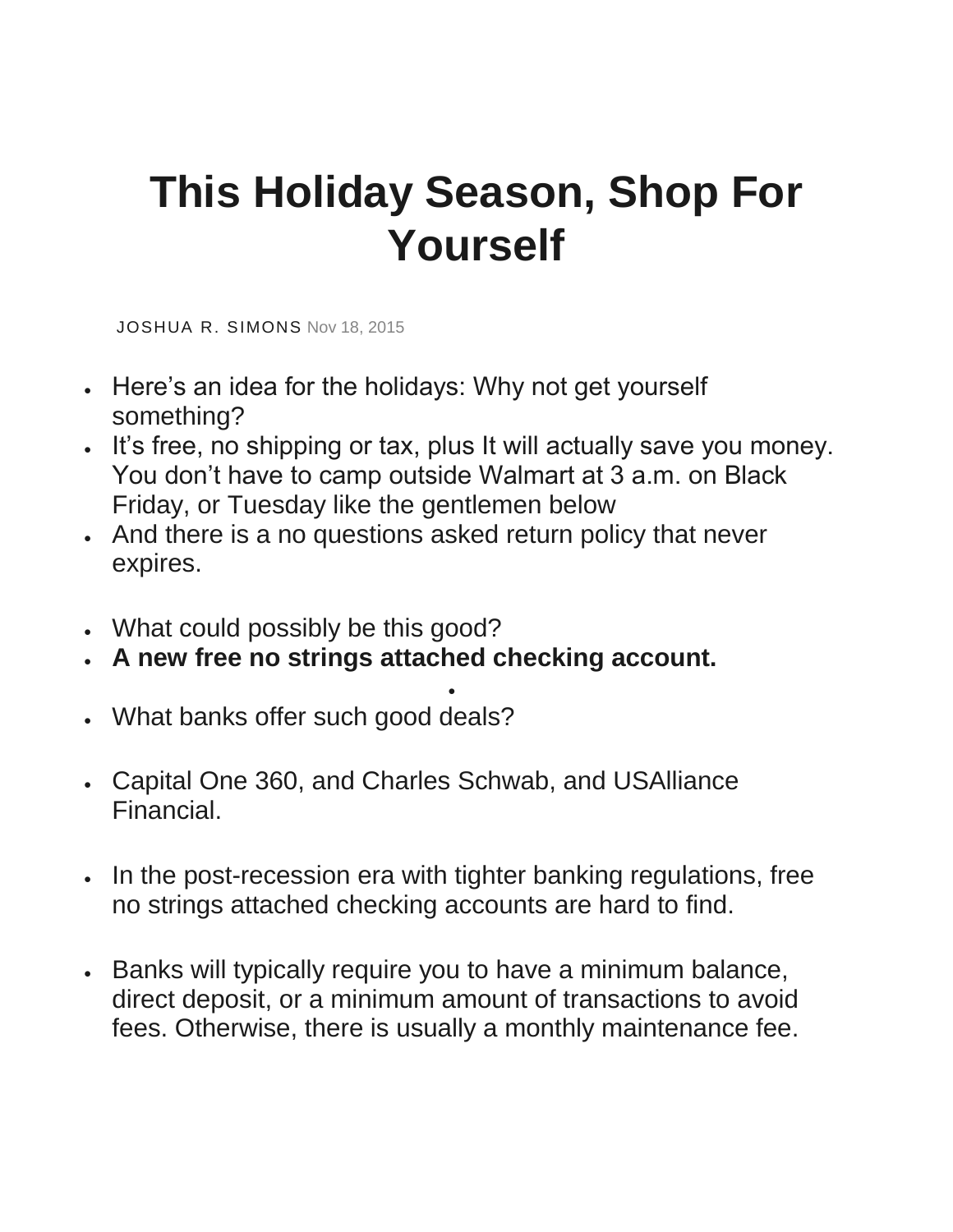- Not so with Capital One 360, and Charles Schwab, and USAlliance Financial. In addition to being free, and require no minimum balance, they have many unique features and perks that make them all worthwhile opening.
- Here is a breakdown of how I take advantage of the benefits these accounts have to offer.
- Capital One 360: This account, formally called ING Direct, is my primary account.
- It gives you access to withdraw money without a fee from over 30,000 ATM machines.
- There is a feature called person to person payment where you can send money to someone instantly I find this very convenient when I owe someone money.
- The online account records will also account for charges that are pending, as well as checks that have been sent, but not yet cashed This alleviates the need to wait for transactions to clear, and balance a check book.
- A customer is permitted to open up to 25 saving accounts, which can be given nicknames to help keep track of your expenses.
- A feature to set up a savings goal keeps track of your progress next to an account makes sure you're on track to reaching your targeted savings amount.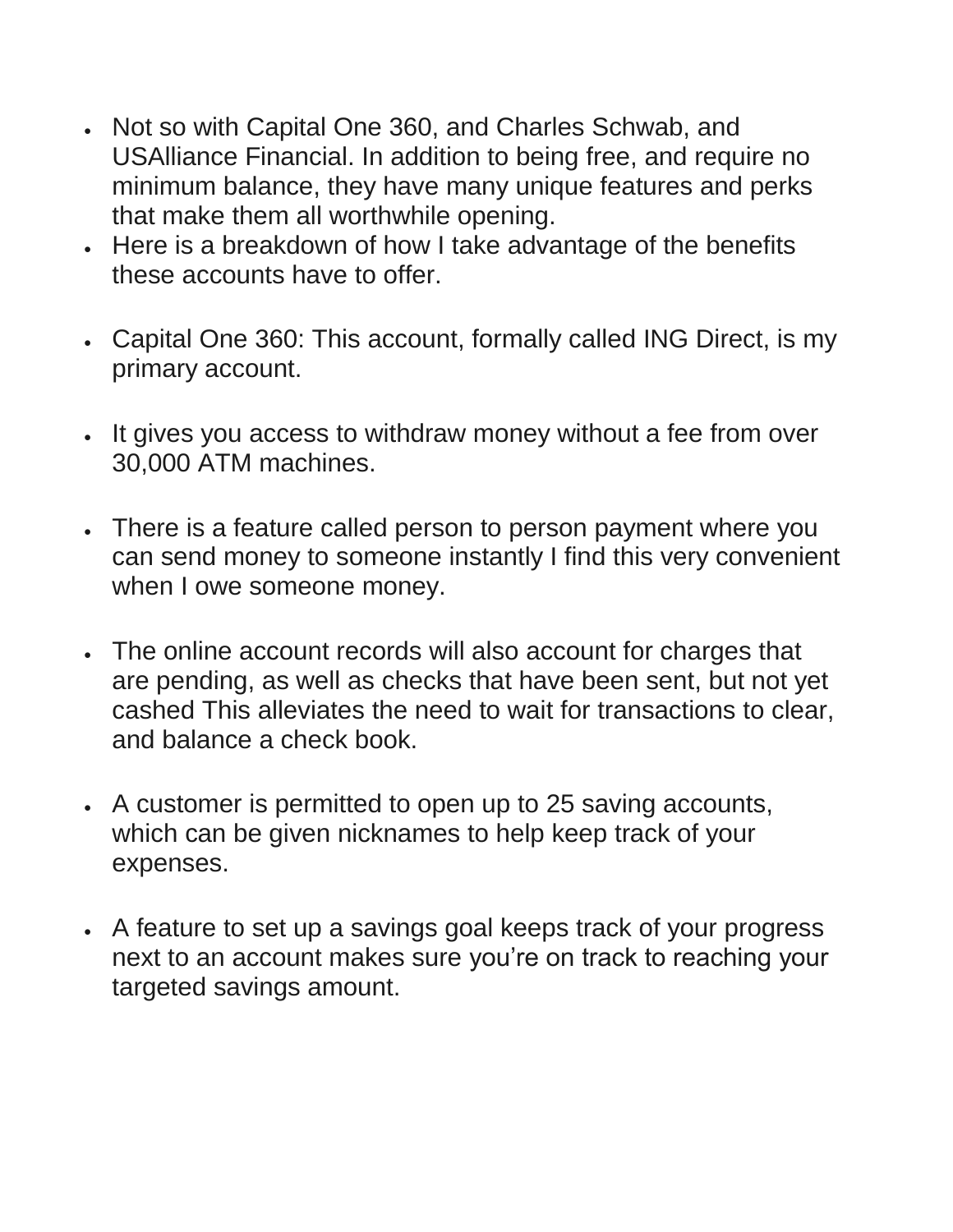- Whenever you make a transfer between accounts or set a goal, you can write a memo detailing the the reason for that transfer.
- Recently customers were given the ability to withdraw and deposit money into these accounts at a regular Capital One branch. Plus, there customer service is terrific.
- As an account that is convenient and helps keep all your finances in order, Capital One 360 is a great choice.
- *Here is a link to their website: <https://home.capitalone360.com/>*
- Charles Schwab: Known mostly as a brokerage firm, Charles Schwab, known mostly as a brokerage firm, offers a free checking account with several worthwhile perks.
- The one I primarily take advantage of is their ATM fee rebate. Regardless of what bank or fee you incur from withdrawing money, you are refunded that fee at the end of the month. This saves time looking for your bank's branch, and fees waste your hard earned money. I always keep my Schwab debit card with me, and never think twice about where I will withdraw money.
- There is never a fee for ordering more checks.
- For someone not internet savvy, customer is given pre paid envelopes that can be used to mail in checks for deposit into your account.
- There are branches available in the NYC area to visit if one prefers to deposit checks in person.
- Two notes of importance with these accounts: One has to open a free brokerage account together with this checking account.